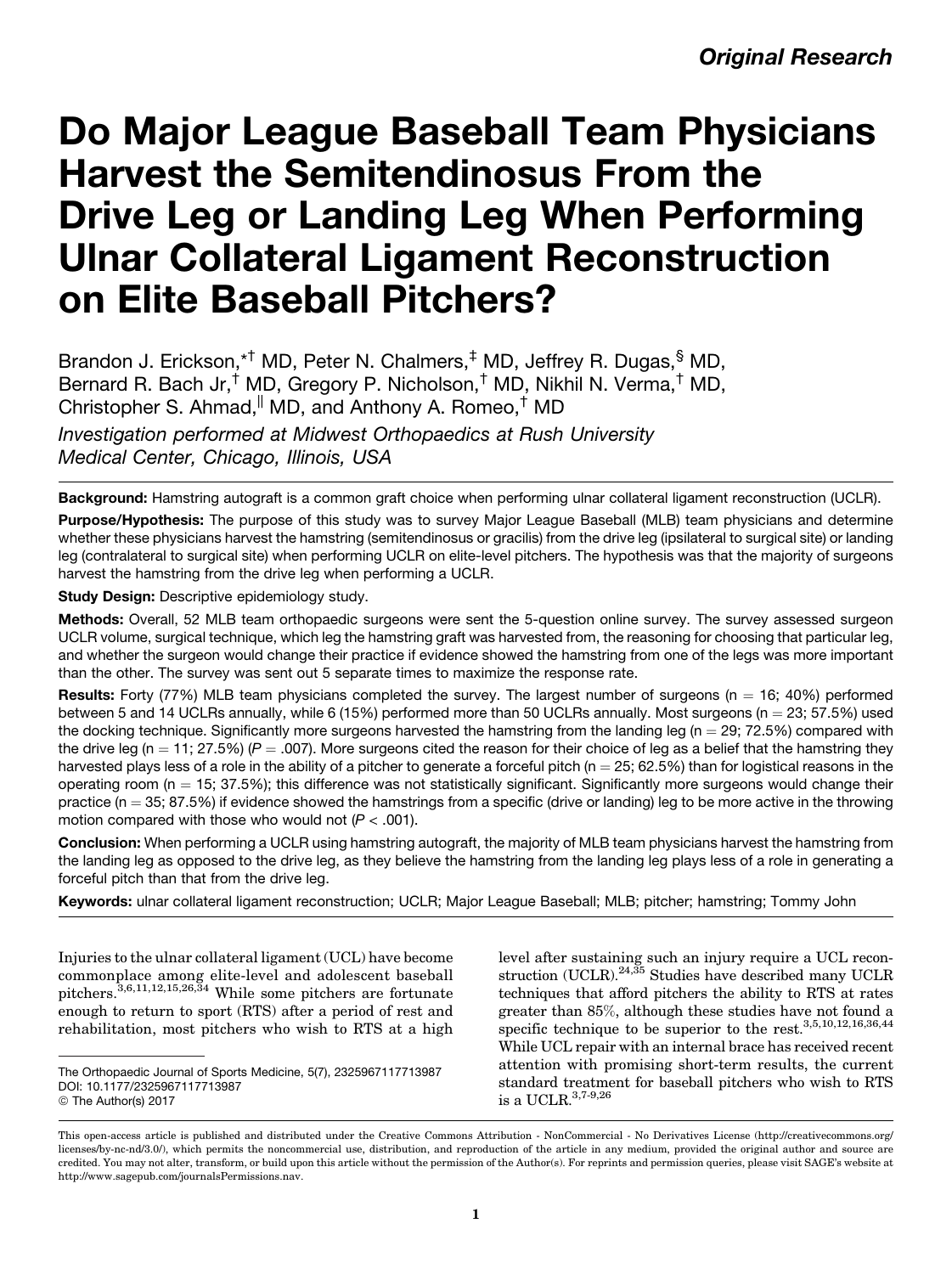When performing a UCLR, several graft options for reconstruction include palmaris longus autograft, hamstring autograft, allograft, and others.<sup>3,10,38</sup> Studies have shown reliable RTS rates from each graft choice, with no superiority of one choice over another, although no randomized comparative trials exist.3,13 When a patient does not have a palmaris longus tendon in either arm, the palmaris tendon appears small in size or damaged (torn, ossified, etc), or the patient is undergoing a revision UCLR, many surgeons choose to harvest a hamstring tendon (gracilis or semitendinosus) from either the ipsilateral leg or contralateral leg, similar to an anterior cruciate ligament reconstruction (ACLR).1,28 The ipsilateral leg is commonly known as the drive or lag leg while the contralateral leg is known as the landing or lead leg.

Hamstring tendon harvest is a relatively benign procedure with low reported graft site complication rates in the ACLR literature, including injury to the infrapatellar branch of the saphenous nerve and wound dehiscence.<sup>29,32,37</sup> However, one complication that can have a long-lasting effect on patients is persistent hamstring weakness on the side of the harvest. While studies have shown varying amounts of hamstring regrowth after gracilis and semitendinosus harvest, some studies have shown persistent weakness in knee flexion at final follow-up.<sup>2,27,40,42</sup> Long-term follow-up has demonstrated essentially permanent atrophy of those muscles attached to the harvested tendons.41 It is unclear whether this residual weakness has an effect on pitching mechanics in high-level baseball pitchers.

Therefore, the purpose of this study was to survey Major League Baseball (MLB) team physicians and determine if these physicians harvest the hamstring from the drive leg or landing leg when performing a UCLR on elite-level pitchers. We hypothesized that the majority of MLB team physicians harvest the hamstring tendon from the drive leg when performing a UCLR on elite-level pitchers using a hamstring autograft.

## METHODS

We created a 5-question survey (Table 1) on the website SurveyMonkey (http://www.surveymonkey.com) and sent

TABLE 1 Five-Question Survey Administered to Major League Baseball Team Orthopaedic Surgeons<sup> $a$ </sup>

- 1. How many ulnar collateral ligament reconstructions (UCLRs) do you perform in a year?
	- a. <5
	- b. 5-14
	- c. 15-29
	- d. 30-50
	- e. >50
- 2. What is your preferred surgical technique when performing a UCLR?
	- a. ASMI
	- b. DANE-TJ
	- c. Docking
	- d. Double docking
	- e. Modified Jobe
	- f. Other (please specify)
- 3. When performing a UCLR on a pitcher using a hamstring autograft, which leg do you routinely harvest the graft from? a. Drive leg (also known as the trail, push-off, or back leg)
	- b. Landing leg (also known as the stride, lead, or front leg)
- 4. What is your reasoning for your answer to the previous question (question #3)?
	- a. Logistical reasons for set-up, prepping, etc. in the operating room
	- b. I believe that the hamstring I use plays less of a role in the ability of a pitcher to generate a forceful pitch than the opposite leg, and can be sacrificed with less of a detriment to the pitch.
	- c. Other (please specify)
- 5. If evidence showed the hamstrings from one specific (drive or landing) leg to be more active in the throwing motion, would you change your practice to avoid harvesting the more active hamstrings?
	- a. Yes
	- b. No

a ASMI, American Sports Medicine Institute; DANE-TJ, Dave Altchek–Neal ElAttrache Tommy John.

the survey to 52 MLB team orthopaedic surgeons. Surgeons were identified by team websites, Major League Baseball Team Physicians Association website (http://mlbtpa.org/ index.php/team-physicians), and press releases. Only

\*Address correspondence to Brandon J. Erickson, MD, Midwest Orthopaedics at Rush, Rush University Medical Center, 1611 West Harrison Street, Suite 300, Chicago, IL 60612, USA (email: brandon.j.erickson@gmail.com). †

<sup>†</sup>Midwest Orthopaedics at Rush, Rush University Medical Center, Chicago, Illinois, USA.

§ American Sports Medicine Institute, Birmingham, Alabama, USA.

||Department of Orthopaedic Surgery, Columbia University, New York, New York, USA.

Ethical approval was not sought for the present study.

<sup>‡</sup> Department of Orthopaedic Surgery, University of Utah, Salt Lake City, Utah, USA.

One or more of the authors has declared the following potential conflicts of interest or source of funding: J.R.D. receives royalties from Arthrex and Oakstone Publishing, is a paid consultant for Arthrex and Theralase, and has stock/stock options in Theralase and Topical Gear. B.R.B. is a team physician for the Chicago White Sox; receives research support from Arthrex, ConMed Linvatec, DJ Orthopaedics, Ossur, Smith & Nephew, and Tornier; and receives publishing royalties from SLACK Inc. G.P.N. is a physician for the Chicago White Sox, receives royalties from Innomed and SLACK Inc, is a paid consultant for Tornier, receives research support from Tornier, and has stock/stock options in Zimmer. N.N.V. is a team physician for the Chicago White Sox; receives research support from Arthrex, Arthrosurface, DJ Orthopaedics, Ossur, Smith & Nephew, Athletico, ConMed Linvatec, Miomed, and Mitek; has stock/stock options in Cymedica, Minivasive, and Omeros; is a paid consultant for Minivasive, Orthospace, and Smith & Nephew; and receives royalties from SLACK Inc, Smith & Nephew, and Vindico Medical-Orthopedics Hyperguide. C.S.A. is the head team physician for the New York Yankees, receives royalties from Arthrex, is a paid consultant or Athrex, has stock/stock options in At Peak, receives publishing royalties from Lead Player, and receives research support from Major League Baseball and Stryker. A.A.R. is a team physician for the Chicago White Sox; receives royalties from Arthrex and SLACK Inc; is a paid consultant for Arthrex; is a paid presenter or speaker for Arthrex; and receives research support from DJO Surgical, Ossur, and Smith & Nephew.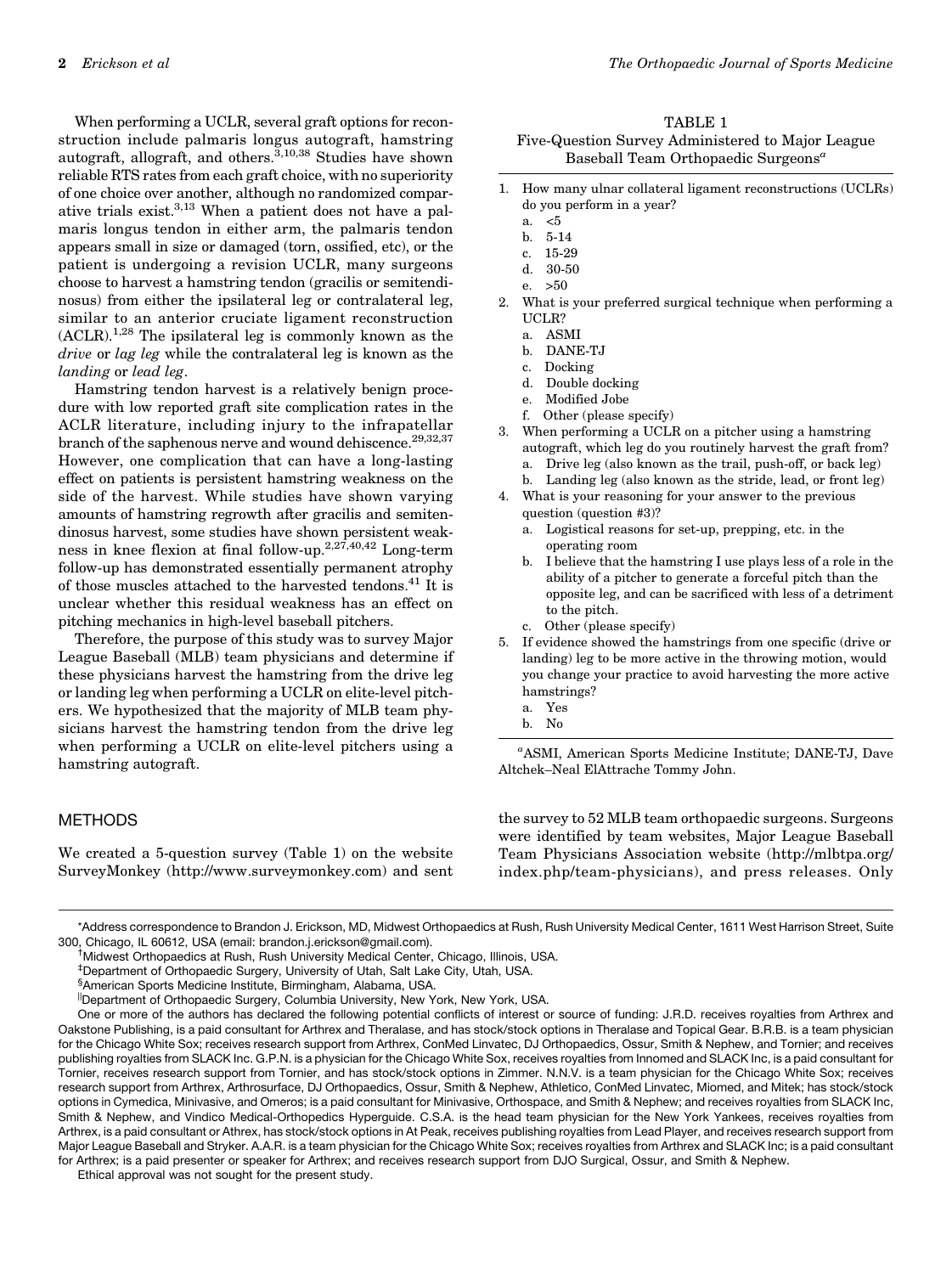

Figure 1. Responses to "How many ulnar collateral ligament reconstructions (UCLRs) do you perform in a year?"

orthopaedic surgeons with a valid email address were included in this study. The team surgeons were determined by internet web searches. In 2016, the survey was sent out to the surgeons first on October 19 (round 1), and a reminder email was sent on November 3 (round 2), November 10 (round 3), December 7 (round 4), and December 21 (round 5) to those who had not yet completed the survey. The responses were kept confidential, and the data were organized via the SurveyMonkey web tool. We were blinded as to the surgeons' names. The team physicians were instructed to respond to all relevant questions, and the survey was arranged such that the participant could not complete the survey without answering all the questions. Institutional review board approval was not necessary for this survey study.

#### **Statistics**

Descriptive statistics were calculated. Chi-square and Fisher exact tests were used as appropriate, depending on cell populations to compare the distribution of responses to a null hypothesis of a random distribution. In addition, the distribution of responses of those surgeons who preferred the landing leg were compared with those who preferred the drive leg using chi-square and Fisher exact tests as appropriate, depending on cell populations.

## RESULTS

A total of 40 (77%) MLB team physicians responded to the survey. The majority of surgeons ( $n = 16$ ; 40%) self-reported the performance of between 5 and 14 UCLRs annually, while 6 (15%) performed >50 UCLRs annually (Figure 1). Most surgeons ( $n = 23$ ; 57.5%) performed UCLR using the docking technique, with 3 using the modified docking/docking plus technique (Figure 2).

Significantly more surgeons harvested the hamstring from the landing leg ( $n = 29$ ; 72.5%) than the drive leg  $(n = 11; 27.5\%) (P = .007)$ . Overall, most surgeons cited the



Figure 2. Responses to "What is your preferred surgical technique when performing a UCLR?" ASMI: American Sports Medicine Institute; DANE-TJ: Dave Altchek–Neal ElAttrache Tommy John; UCLR, ulnar collateral ligament reconstruction.



Figure 3. Comparison of responses to why surgeons choose to harvest the leg from the landing leg versus the drive leg based on which leg they harvest their graft from.

reason for their choice of leg as a belief that the hamstring they harvested plays less of a role in the ability of a pitcher to generate a forceful pitch than the opposite leg  $(n = 25)$ ; 62.5%) rather than for logistical reasons in the operating room ( $n = 15$ ; 37.5%); however, this difference was not statistically significant ( $P = .155$ ). When responses were separated out based on which leg the surgeon harvested the hamstring from, more surgeons who harvested the hamstring from the landing leg did so because of a belief that the landing leg plays less of a role in generating a forceful pitch (21/29, 72%) while surgeons who harvested the hamstring from the drive leg did so more commonly for logistical reasons such as operating simultaneously on the arm and leg (7/11, 64%), although this difference was not statistically significant ( $P = .065$ ) (Figure 3). There were no significant differences in technique between those surgeons who preferred the drive leg (8/11, 73% docking and modifications and 3/11, 27% Jobe and modifications) over the landing leg (21/29, 72% docking and modifications and 8/29, 28% Jobe and modifications) ( $P > .999$ ); nor were there any significant differences in case volume between those surgeons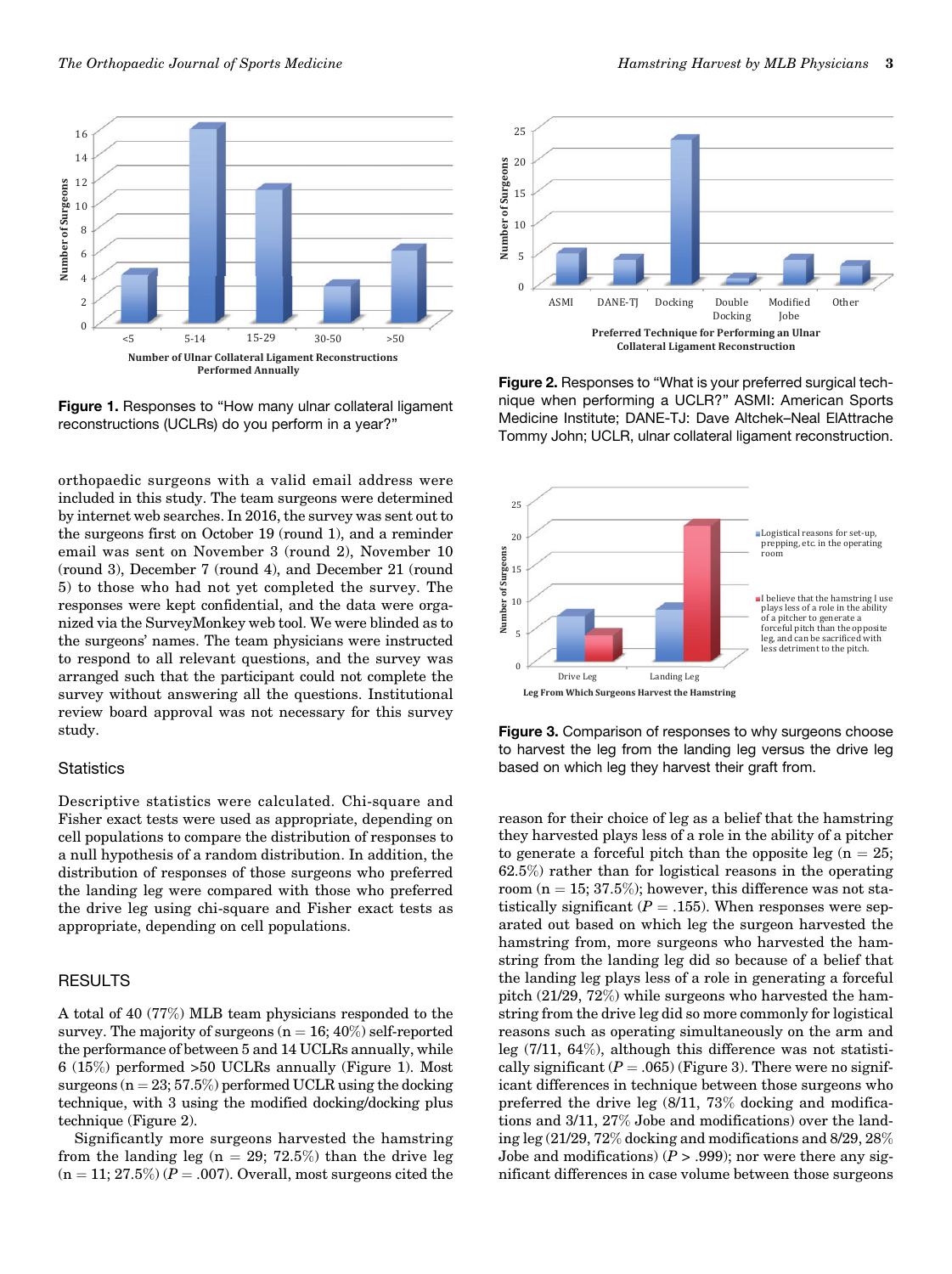who preferred the drive leg (4/11, 36% <15 UCLRs per year and  $7/11$ ,  $64\% \ge 15$  UCLRs per year) over the landing leg  $(17/29,\ 59\%$  <15 UCLRs per year and  $12/29,\ 41\%$   $\geq$ 15 UCLRs per year)  $(P=.293)$ .

Significantly more surgeons would change their practice  $(n = 35; 87.5\%)$  than would not  $(n = 5; 12.5\%)$  to avoid harvesting the more active hamstring if evidence showed the hamstrings from a specific leg (drive or landing) to be more active in the throwing motion  $(P < .001)$ . Although not statistically significant, those surgeons who preferred the drive leg were no more likely to change their practice if evidence showed that hamstrings from a specific leg were more active in the throwing motion (10/11, 91%) compared with surgeons who preferred the landing leg (24/29, 83%)  $(P > .999)$ .

#### **DISCUSSION**

It has been well documented that the number of UCLRs performed in both elite and adolescent baseball pitchers is rising.3,14,15,26 As the number of UCLRs continues to increase, it is important to determine how to optimize this procedure to afford pitchers the best chance at returning to sport at the same or higher level as before surgery. Because no clinical data exist on the importance of the hamstring tendons of the drive leg and landing leg in the baseball pitch, the expert opinion of MLB team physicians who perform UCLR on the most elite baseball pitchers and are most familiar with high-level pitching mechanics may provide the highest level of evidence available. Our hypothesis was incorrect, as the majority of MLB team physicians (72.5%) harvested the hamstring tendon from the landing leg when performing a UCLR using hamstring autograft as opposed to the drive leg.

Hamstring autograft has recently gained popularity as a viable graft choice when performing a UCLR in adolescent as well as elite-level athletes.<sup>10,34</sup> The gracilis, as well as the semitendinosus, have both been used as graft options for UCLR, although typically only 1 tendon is harvested when performing a UCLR as opposed to an ACLR, in which both tendons are commonly harvested. $32$  Multiple studies have reported encouraging results when performing a UCLR with hamstring autograft.<sup>3,34</sup> Erickson et al<sup>13</sup> performed a study in which the authors compared palmaris longus autograft, hamstring autograft, and allograft as graft choices in UCLR to determine if differences in outcomes (RTS rate, clinical outcomes scores, and reoperation rates) existed between grafts. These authors found no significant difference in clinical outcome scores (Kerlan-Jobe Orthopaedic Clinic, Timmerman-Andrews), RTS rates, reoperations, or complications between graft choices. However, it is currently unclear which leg the hamstring graft should be harvested from in a baseball pitcher to minimize any effect the graft harvest may have on the pitching motion.

Harvesting the hamstring tendons leads to minimal acute graft site morbidity, such as leg soreness and the possibility of numbness in the distribution of the infrapatellar branch of the saphenous nerve.<sup>32</sup> However, a more significant issue with harvesting the hamstrings is persistent knee flexion weakness as well as weakness in internal rotation.<sup>27,39,43</sup> Konrath et al<sup>27</sup> reviewed 20 patients who underwent an ACLR using hamstring autograft and found that knee flexion, extension, and internal rotation strength were significantly lower in the leg where the hamstring had been harvested compared with the contralateral limb (all  $Ps$  <.05). The authors also noted that only 35% of patients showed regeneration of both the gracilis and semitendinosus on magnetic resonance imaging. Similarly, Tashiro et al $^{43}$  found significant knee flexion weakness after hamstring harvest for ACLR. Hence, the residual weakness present in the leg from which the graft was harvested may affect the pitcher's throwing motion, as motion analysis studies have shown significant lower-extremity muscle activity during the pitching motion.<sup>4</sup> Therefore, mitigating this effect by harvesting the hamstring graft from the leg that contributes less to the overall pitch is imperative.

While a significant amount of research has focused on upper-extremity mechanics as it relates to the overhand pitch, much less attention has been paid to the lower extremity.<sup>17-23</sup> However, the limited data that are available have shown significant muscle activation in the lower extremities during the baseball pitch. $4,25,31,45$  These studies have found that, in pitching, ground reaction and braking forces are significant; and significant torques pass through the hip and knee that are created and balanced by the hamstrings, suggesting that these muscles are important for pitch velocity, command, and control.<sup>4,25,31</sup> Furthermore, Montgomery and Knudson<sup>33</sup> found that pitch speed could be increased by increasing the pitcher's stride length, something that can be directly related to hamstring strength.

While the focus of the pitch is often the shoulder and elbow, a significant amount of the force necessary for velocity creation is generated in the legs and trunk and is then transferred up the body into the shoulder, elbow, and finally the ball.<sup>4,25,30,31</sup> The lower extremities are also important for balance and braking and may therefore be important for command and control. Therefore, loss of hip extensor and knee flexor power may not be trivial for an elite pitcher. As a result, appreciating which leg is more important to the overhand pitch and therefore which leg is optimal for hamstring autograft for a UCLR may lead to better postoperative outcomes. No current literature exists regarding this dilemma.

The results of the current study showed that significantly more MLB team orthopaedic surgeons harvest the hamstring for a UCLR from the landing leg. Furthermore, of the team orthopaedic surgeons who harvested the hamstring from the landing leg, the majority (72.4%) of them did so because they believe the landing leg is less important to the overhand pitch than the drive leg. Conversely, of the team orthopaedic surgeons who harvested the hamstring from the drive leg, the majority (63.6%) did so for logistical purposes in the operating room. Such logistical reasons can include operating simultaneously on the leg and elbow, inability to prep and drape contralateral extremities due to the size of the operating room, and others. Hence, only 10% of the surgeons surveyed believe the hamstrings from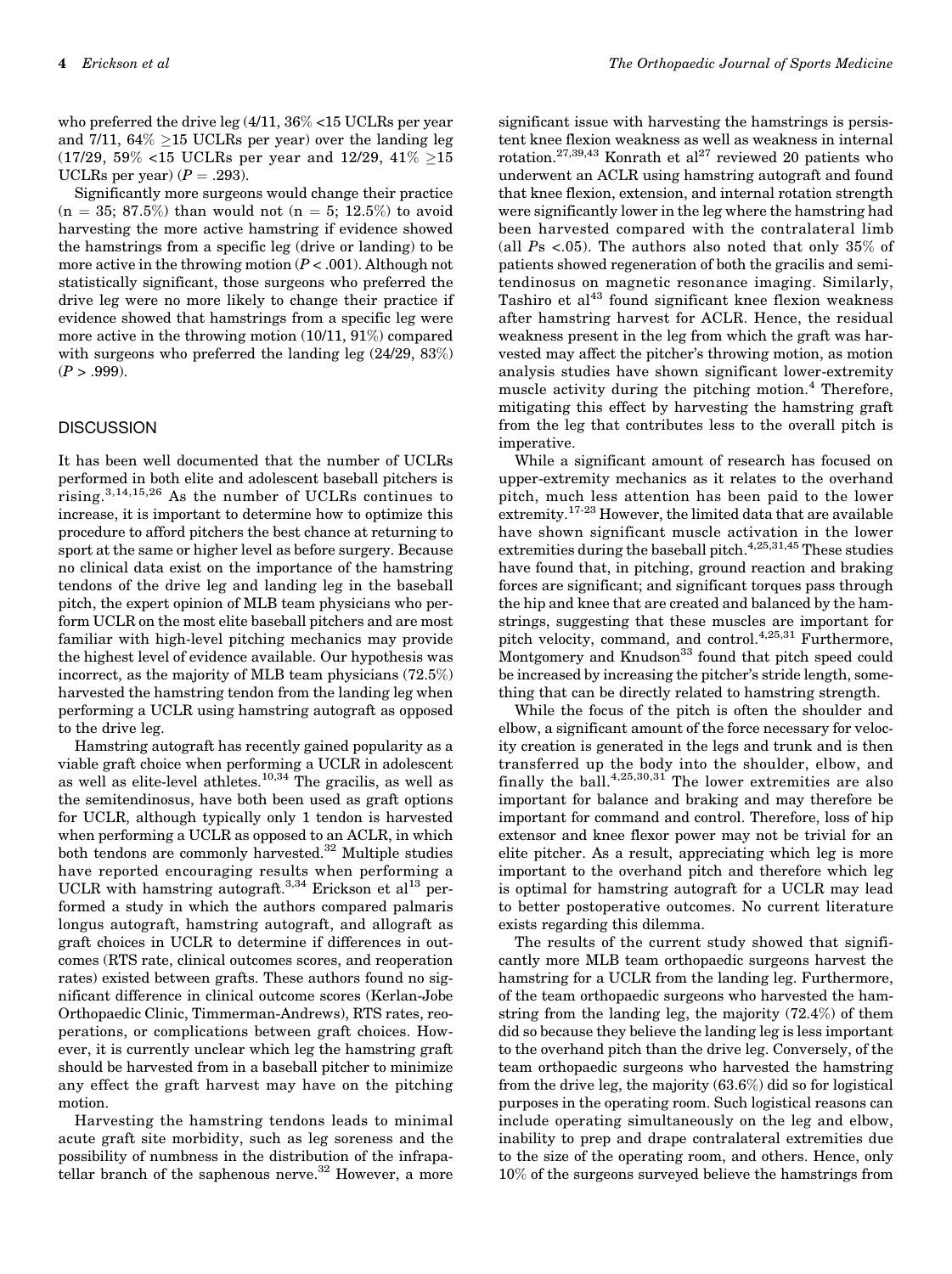the landing leg are more important in generating a forceful baseball pitch (meaning only 4 surgeons responded that they would harvest the hamstring from the drive leg because they believed the hamstrings from the landing leg are more important in the baseball pitch). This is an important finding, as it shows that a majority of surgeons who care for elite-level baseball athletes believe the hamstrings of the drive leg to be more important than the hamstrings of the landing leg. While further studies evaluating muscle activation of the hamstrings of both legs during the baseball pitch are necessary to definitively answer this question, the expert opinion of MLB team physicians can help guide surgeons performing UCLR on baseball players in the interim.

### Limitations

As with any survey study, this study has several limitations. These results are level 5 evidence and represent the opinions of team physicians from a single sport. While these physicians take care of athletes from all sports and have expertise in multiple areas, the questions were only aimed at baseball pitchers. Hence, the results may not be translatable to females, softball pitchers, athletes in other overhead sports, and others. There is the small possibility that a survey respondent clicked the wrong answer choice accidentally. This survey did not address all possible technique variables (whether the gracilis or semitendinosus was harvested) or rehabilitation protocols. Furthermore, although an exhaustive search was performed to locate all MLB team physicians, there are some who may have been missed.

## **CONCLUSION**

When performing a UCLR using a hamstring autograft, the majority of MLB team physicians harvest the hamstring from the landing leg as opposed to the drive leg, as they believe the hamstring from the landing leg plays less of a role in generating a forceful pitch than the hamstring from the drive leg.

#### **REFERENCES**

- 1. Bottoni CR, Smith EL, Shaha J, et al. Autograft versus allograft anterior cruciate ligament reconstruction: a prospective, randomized clinical study with a minimum 10-year follow-up. Am J Sports Med. 2015;43:2501-2509.
- 2. Burks RT, Crim J, Fink BP, Boylan DN, Greis PE. The effects of semitendinosus and gracilis harvest in anterior cruciate ligament reconstruction. Arthroscopy. 2005;21:1177-1185.
- 3. Cain EL Jr, Andrews JR, Dugas JR, et al. Outcome of ulnar collateral ligament reconstruction of the elbow in 1281 athletes: results in 743 athletes with minimum 2-year follow-up. Am J Sports Med. 2010;38: 2426-2434.
- 4. Campbell BM, Stodden DF, Nixon MK. Lower extremity muscle activation during baseball pitching. J Strength Cond Res. 2010;24: 964-971.
- 5. Dines JS, ElAttrache NS, Conway JE, Smith W, Ahmad CS. Clinical outcomes of the DANE TJ technique to treat ulnar collateral ligament insufficiency of the elbow. Am J Sports Med. 2007;35:2039-2044.
- 6. Dugas J, Chronister J, Cain EL Jr, Andrews JR. Ulnar collateral ligament in the overhead athlete: a current review. Sports Med Arthrosc. 2014;22:169-182.
- 7. Dugas JR. Ulnar collateral ligament repair: an old idea with a new wrinkle. Am J Orthop (Belle Mead NJ). 2016;45:124-127.
- 8. Dugas JR, Walters BL, Beason DP, Fleisig GS, Chronister JE. Biomechanical comparison of ulnar collateral ligament repair with internal bracing versus modified Jobe reconstruction. Am J Sports Med. 2016;44:735-741.
- 9. Erickson BJ, Bach BR Jr, Bush-Joseph CA, Verma NN, Romeo AA. Medial ulnar collateral ligament reconstruction of the elbow in Major League Baseball players: where do we stand? World J Orthop. 2016; 7:355-360.
- 10. Erickson BJ, Bach BR Jr, Cohen MS, et al. Ulnar collateral ligament reconstruction: the Rush experience. Orthop J Sports Med. 2016;4: 2325967115626876.
- 11. Erickson BJ, Chalmers PN, Bush-Joseph CA, Romeo AA. Predicting and preventing injury in Major League Baseball. Am J Orthop (Belle Mead NJ). 2016:45:152-156.
- 12. Erickson BJ, Chalmers PN, Bush-Joseph CA, Verma NN, Romeo AA. Ulnar collateral ligament reconstruction of the elbow: a systematic review of the literature. Orthop J Sports Med. 2015;3: 2325967115618914.
- 13. Erickson BJ, Cvetanovich GL, Frank RM, et al. Do clinical results and return-to-sport rates after ulnar collateral ligament reconstruction differ based on graft choice and surgical technique? Orthop J Sports Med. 2016;4:2325967116670142.
- 14. Erickson BJ, Gupta AK, Harris JD, et al. Rate of return to pitching and performance after Tommy John surgery in major League Baseball pitchers. Am J Sports Med. 2014;42:536-543.
- 15. Erickson BJ, Nwachukwu BU, Rosas S, et al. Trends in medial ulnar collateral ligament reconstruction in the United States: a retrospective review of a large private-payer database from 2007 to 2011. Am J Sports Med. 2015;43:1770-1774.
- 16. Erickson BJ, Romeo AA. The ulnar collateral ligament injury: evaluation and treatment. J Bone Joint Surg Am. 2017;99:76-86.
- 17. Erickson BJ, Sgori T, Chalmers PN, et al. The impact of fatigue on baseball pitching mechanics in adolescent male pitchers. Arthroscopy. 2016;32:762-771.
- 18. Escamilla RF, Andrews JR. Shoulder muscle recruitment patterns and related biomechanics during upper extremity sports. Sports Med. 2009;39:569-590.
- 19. Escamilla RF, Barrentine SW, Fleisig GS, et al. Pitching biomechanics as a pitcher approaches muscular fatigue during a simulated baseball game. Am J Sports Med. 2007;35:23-33.
- 20. Fleisig GS, Andrews JR, Dillman CJ, Escamilla RF. Kinetics of baseball pitching with implications about injury mechanisms. Am J Sports Med. 1995;23:233-239.
- 21. Fleisig GS, Barrentine SW, Zheng N, Escamilla RF, Andrews JR. Kinematic and kinetic comparison of baseball pitching among various levels of development. J Biomech. 1999;32:1371-1375.
- 22. Fleisig GS, Kingsley DS, Loftice JW, et al. Kinetic comparison among the fastball, curveball, change-up, and slider in collegiate baseball pitchers. Am J Sports Med. 2006;34:423-430.
- 23. Fleisig GS, Leddon CE, Laughlin WA, et al. Biomechanical performance of baseball pitchers with a history of ulnar collateral ligament reconstruction. Am J Sports Med. 2015;43:1045-1050.
- 24. Ford GM, Genuario J, Kinkartz J, Githens T, Noonan T. Return-to-play outcomes in professional baseball players after medial ulnar collateral ligament injuries: comparison of operative versus nonoperative treatment based on magnetic resonance imaging findings. Am J Sports Med. 2016;44:723-728.
- 25. Guido JA Jr, Werner SL. Lower-extremity ground reaction forces in collegiate baseball pitchers. J Strength Cond Res. 2012;26: 1782-1785.
- 26. Hodgins JL, Vitale M, Arons RR, Ahmad CS. Epidemiology of medial ulnar collateral ligament reconstruction: a 10-year study of New York State. Am J Sports Med. 2016;44:729-734.